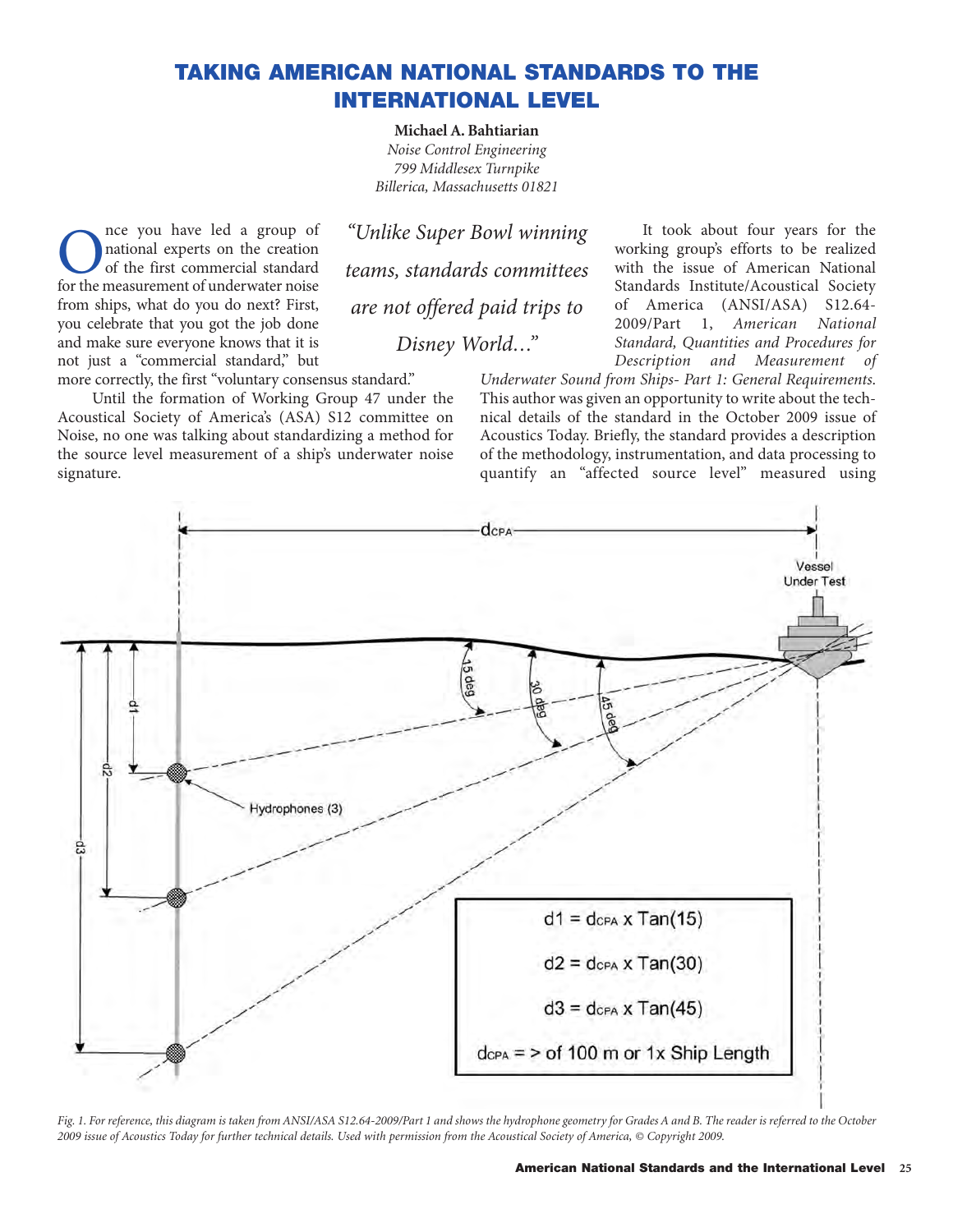hydrophones. The results are reported in sound pressure level (SPL) relative to one micro-Pa, normalized to a distance of one meter in onethird octave bands. The standard provides a description of the m e a s u r e m e n t process and not a specific tool or device. The standard has three Grades, A, B & C, which are intend-



*Fig. 2. Map of North America showing both U.S. and Canadian underwater noise testing facilities and ranges operated by the U.S. Navy and the Canadian Navy.*

ed for precision, engineering and survey measurements, respectively. Figure 1 shows the configuration of the overall measurement scheme for Grades A and B.

Fortunately, this article is not about the technical details of how to measure underwater noise from ships, but it is about the standardization process. More specifically, it is about what can happen after the development of an American National Standard. Unlike Super Bowl winning teams, standard's committees are not offered paid trips to Disney World upon the completion of their work. The chair is given a very nice plaque to signify the hard work, even though he could not do it without a dedicated committee of experts from the private sector, government agencies and academia. For example, the members of the ANSI/ASA S12/WG 47 that created ANSI/ASA S12.64/Part 1 came from the Naval Sea Systems Command (NAVSEA), Naval Surface Warfare Center (NSWC) and National Oceanic and Atmospheric Administration (NOAA); academia including members from University of Delaware, Lamont-Doherty Earth Observatory, Florida Atlantic University, University of Rhode Island and University of New Hampshire; and industry including private consultants to Fortune-500 companies. The topic was of such interest that there was international participation, from Canada, United Kingdom, the Netherlands and Australia.

Back to the question—after developing an ANSI accredited standard what do you do for an encore? The only logical follow-up is to bring the standard to the International Standards Organization (ISO) and that is just what was done with the encouragement and help of the ASA standards office. This office, with limited staff, manages standards development, maintenance, sales and distribution for all topics in acoustics, noise, vibration, bioacoustics and now underwater noise. This includes such differing topics such as sound power from computer equipment to classroom acoustics, and now underwater noise from ships.

This author assumes that standards move from the national arena to the international stage all the time. Likewise by the ASA standards office. The toughest part of their job is keeping all the volunteer participants (the author) engaged in their standards work without the military's practice of promoting, the private sector's cash/stock bonuses, or academia's practice of bestowing tenure.

By now the reader may wonder why bother with all this effort? Why do we even need ANSI or ISO standards? That question is answered by just a couple of simple examples. Just recently, the author found great difficulty attaching a box-type ski rack to second vehicle without the use of a pricey adaptor. This lack of car rack standardization brings to mind, a similar difficulty replacing a car's windshield wiper. Remember Beta and VHS video tapes? The ASA Standards office mentioned, that the Beta/VHS "issue was really one of competing standards. They were both heavily standardized and it was a matter of which one won out in the marketplace." Actually, the Beta format was better than the VHS, the winner.

Imagine all the extra work and money that goes into creating multiple adaptors, windshield wipers, and two different video tape formats. It is unfortunate that standards groups were not started when the world became electrified. If so, we would all have one type of electrical socket. The only negative is that travel stores would not be able to sell power adaptors/convertors when landing abroad without ability to recharge your electronic devices.

If global uniformity did not occur for power outlets, automobiles, or the early digital entertainment industry, why is it necessary for sound and vibration? Why is it so important for underwater noise? Since electrification (1920's) and establishment of home entertainment (1970's), the world has gotten to be a lot smaller place in which we can interact with people in any corner of the world. Today we still have failure of standardization— PC vs. Mac. Even the core of our technical world, the units system, is not unified. How many feet is one meter?

Certainly, we could live without a standard method for measuring ship noise, but wouldn't uniformity be better? For the case of the first ANSI/ASA working group on underwa-

ASA receives international standards (from ISO) and then adopts them as ANSI/ASA standards. Even without creating new methodology, the process of adopting standards nationally and internationally requires a significant amount of paperwork, technical review and member balloting. All of this work is managed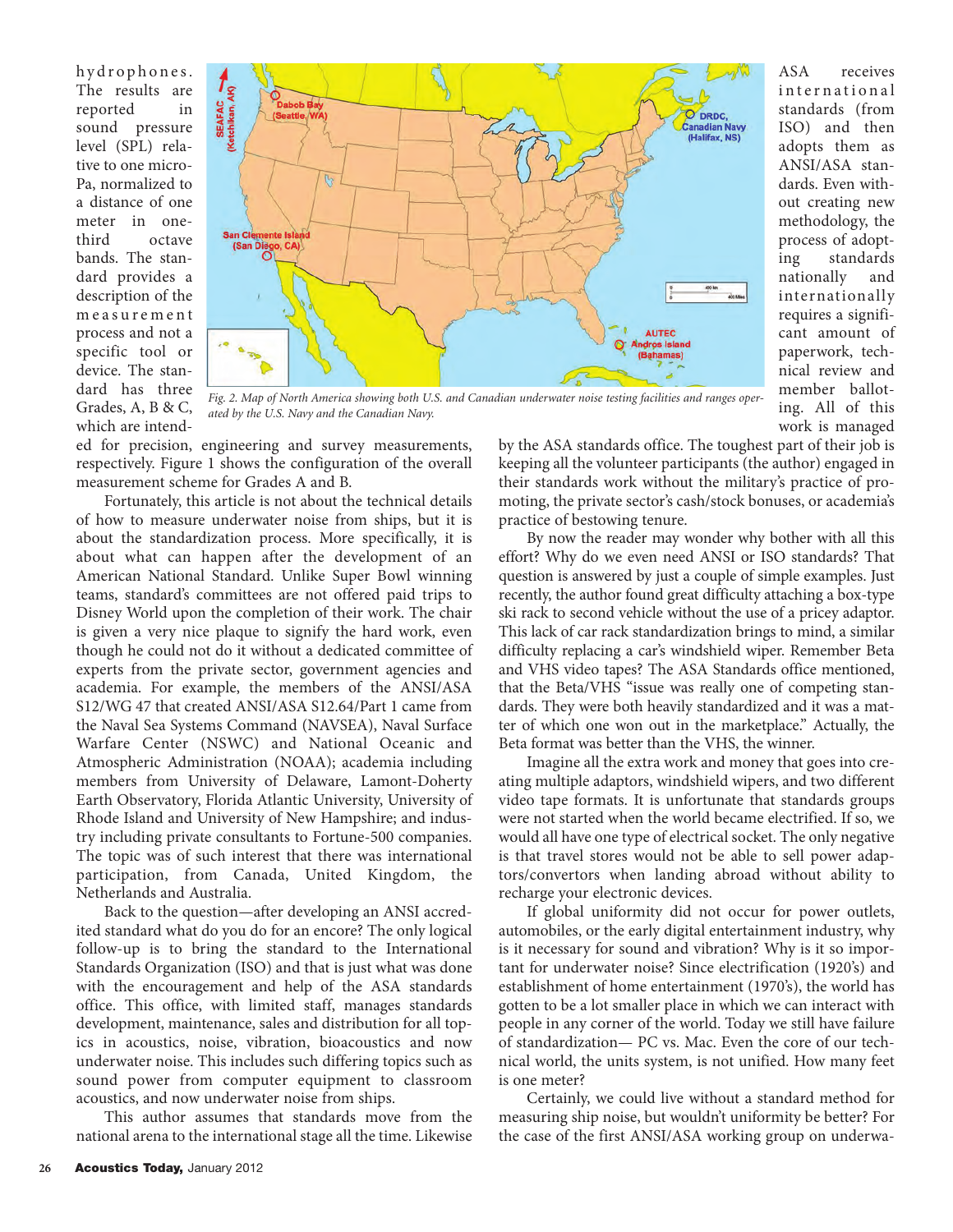ter noise, the need for such a standard came from the author's involvement in design, construction and testing of quiet research vessels starting around 2001. Europe had been building such quiet ships since 1995. Efforts got started in the U.S. with the design and construction of a new class of quiet fisheries research vessels for the U.S. Department of the Interior, National Oceanic and Atmospheric Administration (NOAA). The first of the Class, the *OSCAR DYSON* was put into service around 2004. Since then three more vessels were put into service with many more quiet ships on the way.

Without a standard, the only way to get an accurate measure of a ship's underwater noise was to go to a naval facility. Since World War II the field of underwater acoustics has been the sole concern of the navies of the world, who have used this special knowledge to hide their submarines while in the hunt for enemy combatants. In the United States, this need resulted in the establishment of numerous ocean range facilities for measurement of underwater noise. Unfortunately, both U.S. and Canadian facilities are located in the corners of North America. Figure 2 shows the location of the major U.S. and Canadian facilities for measurement of underwater noise. These facilities are available for "private party" work, but at significant cost for facility usage and travel expenses for both fuel and manpower to crew ships to travel to one of the four corners. This works for the Navy, but it is not economically feasible for industry. Hopefully, the ANSI standard solved this problem by offering uniform methodology that did not require a "fixed range facility."

In the author's opinion the rest of the world has the same problem. The first underwater noise Working Group within the ASA had a large international participation, mostly from Europe. Low-noise ships are being designed and built in many of the continents, particularly Europe, Asia, North America, and Australia. Balloting of the proposed work to create an ISO standard was met with broad interest. To be approved, the proposal must be accepted by a simple majority of the voters of the committee and only five member bodies (i.e., countries) need to agree to participate in the development of a new standard. Nine countries elected to participate in this one, with two additional countries signing on after work had commenced.

The ISO version of an underwater noise standard began at a meeting in London in April 2011. The first meeting was attended by nine participants representing Germany, the Netherlands, Denmark, Norway, United Kingdom and the USA. Thus, Working Group 55 under Sub-Committee 1 (noise) which is part of Technical Committee 43 (acoustics) was formed. The shorthand designation is TC 43/SC 1/WG 55. Since the first meeting, WG 55 has become a "United Nations" representation with members from Australia, Canada, Denmark, Germany, Japan, Mexico, Netherlands, Norway, Russia, United Kingdom, and the USA. There are twenty-one people on the working group representing those 11 national member bodies. This is quite a large committee for a standards working group.

This is an excellent place to compare one of the major differences about operating under the national ANSI guidelines versus the ISO guidelines—membership. Working under ANSI, anyone can become a member of the standards working group, but within ISO you must be nominated by your country's member body. In the U.S., the member body is ANSI, American National Standards Institute, which works through the ASA for topics related to acoustics and vibration. Other member bodies are British Standards Institute (BSI) in the UK; Deutsches Institut für Normung (DIN) in Germany; and Standards Council of Canada (SCC) in Canada.

A pleasant surprise working within ISO is that the organization provides a set of web tools for the chair and the committee. The most useful is the availability of a web meeting account. This is very helpful in keeping the committee efforts moving forward. ANSI does not provide such support unless funding is provided by private parties. For ISO Working Group 55, the web meeting has become an indispensable tool. It allows telephone connection of everyone by land line or voice over internet protocol (VOIP). It allows display of the agenda and other relevant visual information on the user's computer screen. With this group, we have had as many as ten committee members on a web meeting at once.

One important issue for international web meetings is selecting a time during which most committee members can "attend" the meeting. The best time to include the East and

## Discover new heights in acoustics design



Room Acoustics Software